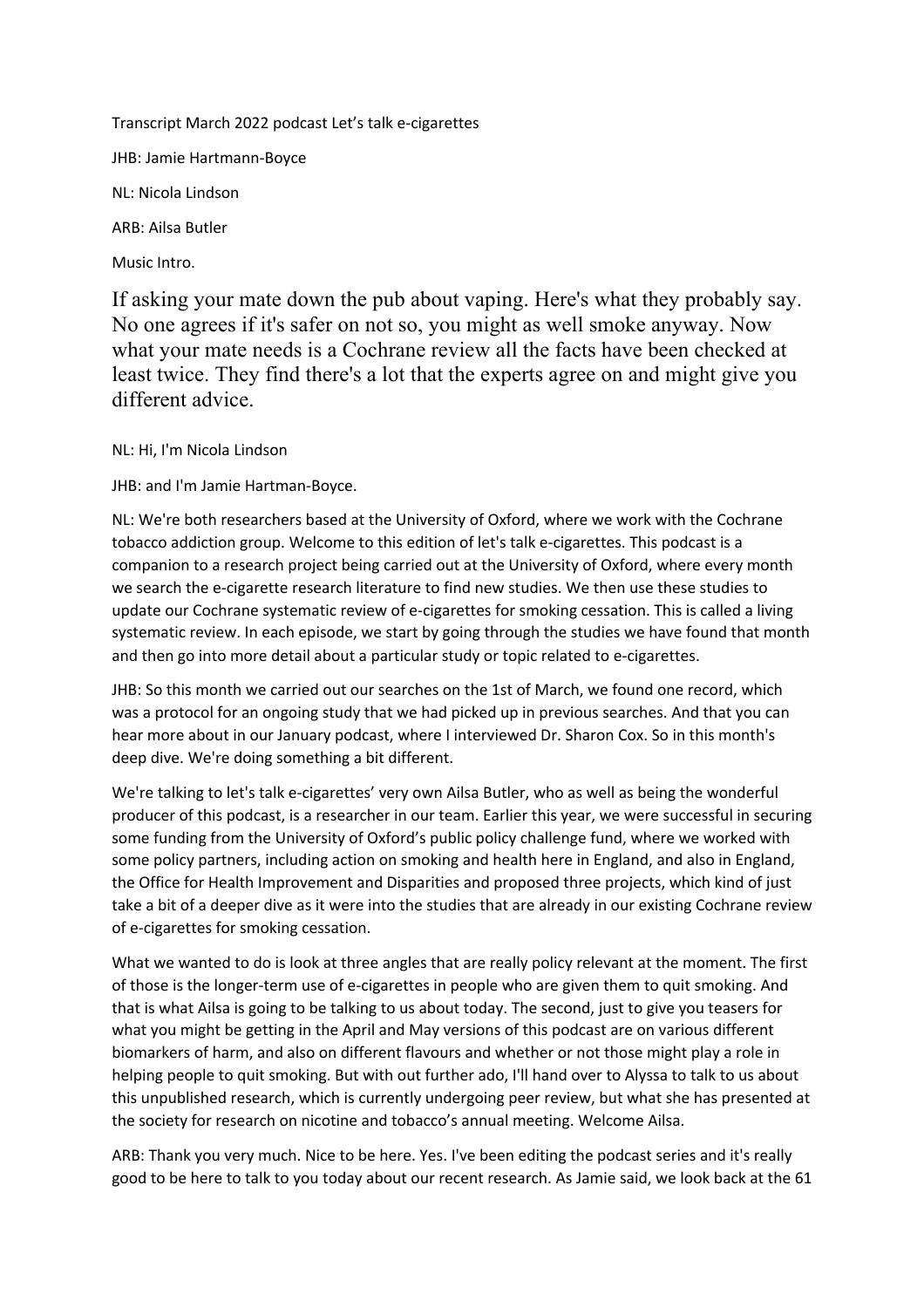studies included in our review and eligible studies from our recent searches to see whether people given an e-cigarette as a stop smoking intervention, carry on to use e-cigarettes longer-term.

There were 19 studies involving nearly 8,000 people that reported information on e-cigarette use at longer than six months. 14 of these were randomized controlled trials, and most studies took place in the UK, in the U S, for five of the studies we contacted the authors directly for this infant. So of these 19 studies, 16 were eligible to be pooled and it was shown that 54% of people continue to use e-cigarettes at six months or longer. And this didn't vary by device type or by time, the three studies that were not included in the pooled analysis, because bod has been used nicotine patches or their own devices, also all have more than 50% use of e-cigarettes at 16.

JHB: Great. Thanks Ailsa. So I think the first thing to pick up on that is we have over 60 studies in our review.

And any of those studies that gave participants nicotine e-cigarettes, as it were, we're eligible for inclusion here, but only 16 of those reported on how many people were still using nicotine ecigarettes at six months or longer. This is something that we wanted to look at because we just received lots of emails and queries from policymakers charities, et cetera, from lots of different countries saying, but do you collect data on this? Because I think there are concerns that yes ecigarettes might help people quit smoking, but what are the implications if people are then using those e-cigarettes long-term. And that's why we wanted to look into this. And as Ailsa said, in those 16 studies, we found that of those people given nicotine, e-cigarettes essentially a study start 50% or more on average, we're still using an e-cigarette at six months or longer.

ARB: Yes, that's right. Jamie. Then when we looked at all the studies that had information on this, there was heterogeneity some studies reported high levels of continued e-cigarette use while other studies reported lower use of e-cigarettes.

JHB: So for example, when we say there was a lot of heterogeneity here, the prevalence of ecigarette use of six months or longer ranged from 17% in Lee 2018 to 92% of participants still using e-cigarettes in Bell 2017.mAnd we don't know. All of the things that are driving that difference, both of these were small studies, which means you're kind of more likely to have findings due to chance. But Lee, the one with that really low rate compared to the others was in 30% suspense, 18 of them were followed up in the e-cigarette arm they're using cig-a-likes and those were veterans awaiting surgery. Whereas in Bell, we had people using refillable e-cigarettes and this was in a group of 30 people who were HIV positive, so potential differences there in terms of the study population, but also in terms of the devices they are given and perhaps their interests in use of these devices.

But also we also did a further analysis didn't we, cause we wondered if this would be different in those people who had successfully. Transitioned off of combustible cigarettes entirely. So those people were essentially the intervention of e-cigarette worked in the sense that they were no longer smoking when they were followed up.

ARB: Yes. We looked at people who had stopped smoking in the e-cigarette arms, bear in mind that most people not successful in quitting. There were nine studies that had information on e-cigarette use in successful. Of the people who successfully quit using an e-cigarette. The pool data showed that 70% of people were still using e-cigarettes at six months or longer. We broke this down by device type. We found that a higher proportion of successful quitters were using the newer devices for refillables this was 81%. And for pods, it was 70%. And for the older cig-a-likes, this was lower at 40. Only one study contributed to the pod group. What would also be interesting to find out is whether e-cigarettes promotes the success of not going back to combustible cigarettes. So, the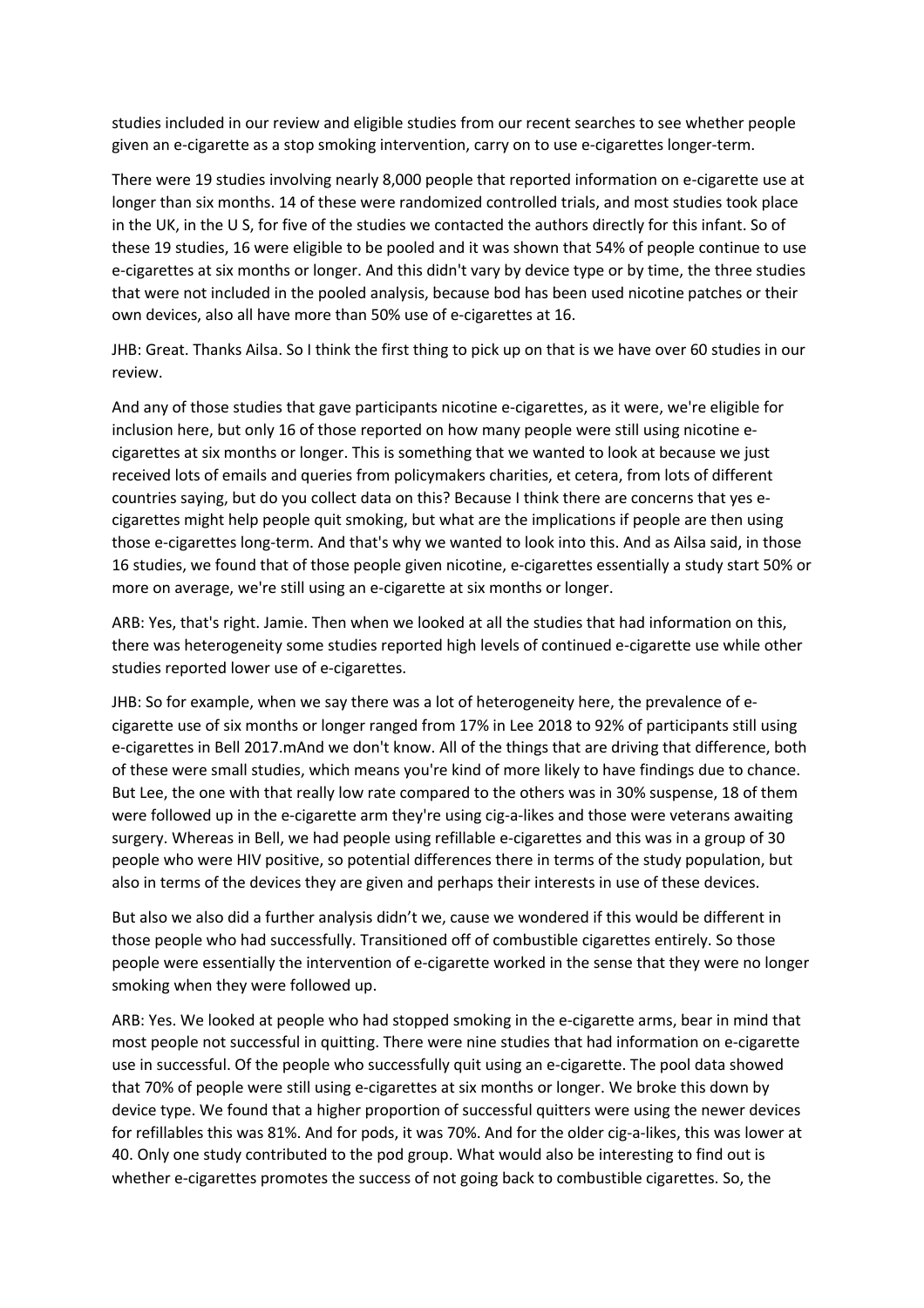relapse rate, we want to look at, whether e-cigarettes play a role in preventing relapse to combustible cigarettes.

JHB: Absolutely. And I think one of the things we tried to do when we were writing up this paper and thinking about this analysis is really present, continued use of e-cigarettes as essentially value neutral.

We were interested in how many people were still using them. And I think different people might interpret that information differently. So some might interpret that information with a degree of alarm, because we know though considerably safer than cigarettes. E-cigarettes are not risk-free and there might be concerns around longer-term use of them.

But we also know that it could be that the fact that people are continuing to use nicotine ecigarettes is helping them stay quit in the longer term. And I think for me, the first study that really highlighted this as something we should be thinking about was the study by Peter Hajek who's an author of ours. It was a large randomized controlled trial published in the New England Journal of Medicine. And it showed that the people give a nicotine e-cigarettes are more likely to successfully quit smoking than people using nicotine replacement therapy. But one of the comments I'm one of the things people kept on picking up was that yes, but of the people who successfully quit smoking in each arm, way more people were still using nicotine e-cigarettes then were using nicotine replacement therapy.

And Ailsa it's also interesting you said that thing about possibly device type having an influence. What we found was it certainly wasn't a one size fits all answer. There was a lot of variation in the study.

ARB: That's right. So as well as looking at people who are given e-cigarettes and pooling data across those studies, in terms of how many people were using these at six months or longer, we were also interested in looking at how longer-term e-cigarette use compared to other stop smoking aids participants were given most notably nicotine replacement.

There were five studies, which compared nicotine e-cigarettes with nicotine replacement therapy or NRT, and also reported on the number of people still using their study products at six months or longer. The findings from these five studies showed differing results. There was high heterogeneity or differences between the studies and we didn't pool the results.

In three studies Bullen in 2013, Hajek 2019, a Myers Smith, 2021 more people were using nicotine ecigarettes than NRT at 6 months. Has Jamie just mentioned in hijack 2019 more people were using nicotine e-cigarettes than NRT at 12 months. And that was something that was picked up a lot in the media. When the study came out in 2019. Dr Myers Smith and colleagues similarly found in their 2021 study, there were more people using e-cigarettes than NRT at six months. Dr Myers Smith has recently spoken about their study on this podcast series. One of the first randomized control trials we had in this review Bullen 2013 also found that at six months more people were using e-cigarettes than NRT, even though this was a study of cig-a-likes.

However, by contrast Russell 2021, a study of pod devices found no difference in the proportion of participants still using study product at longest follow-up and one smaller study Lee 2018 of cig-alikes with 30 participants should a higher proportion of participants still using NRT. So a lot more work to be done, to understand whether the continued use of e-cigarettes is one of the things that makes them more effective for helping people quit smoking compared to, for example, NRT or other more traditional stop smoking treatments.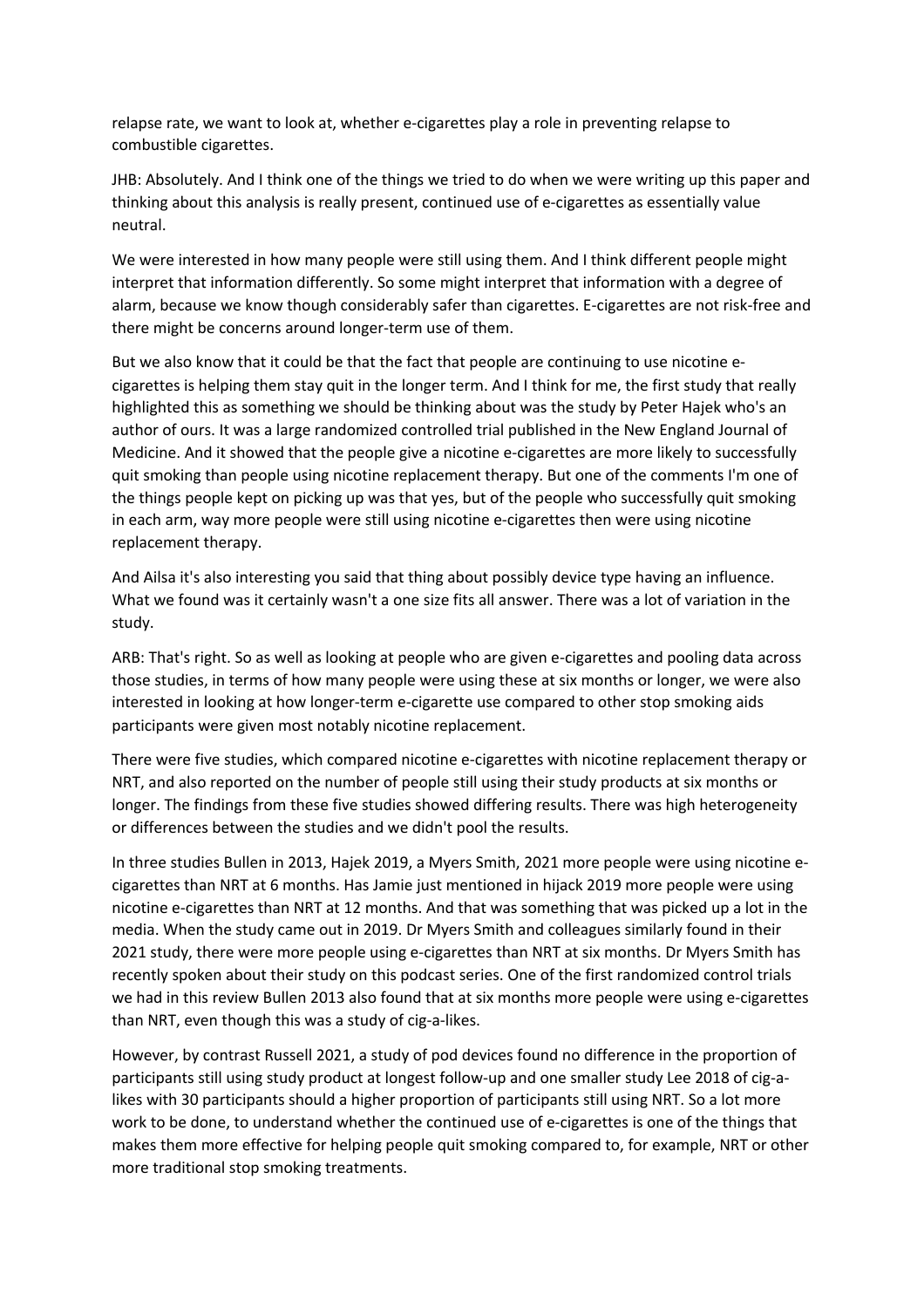JHB: One of the particular things I think that we didn't look at, but it would be great to look at is that we've noticed a lot of e-cigarettes that he's now when they describe the intervention they're using and the behavioral support given to people, essentially, they describe it as, okay people were given an e-cigarette, told that that was a tool to help them transition off smoking. Once that they had quit smoking completely, when they felt that they weren't no longer risk of relapse of returning to smoking, then to try and transition off the nicotine e-cigarettes. But how do people know that? How does someone who has smoked and managed to switch to e-cigarettes. Do they wake up one day and think of absolutely sure. I'm not gonna go back to smoking. So I'm going to give up on my nicotine e-cigarette as well. How do people transition off of nicotine? E-cigarettes are their withdrawal symptoms, et cetera. So I think that's an area where I'm anticipating we're going to be seeing more research in the future.

ARB: Yes. Jamie, as you say, certainly be important to look at this question of the timing of transitioning off e-cigarettes and also in terms of future research would be good to have term studies to provide this information because we need to be able to look further into the future than the normal six months, I know that it's difficult to receive funding for long-term studies, but it might even be possible to write a section into grant applications in order to be able to come back to the study one year on two years on so that this really important long-term data is gathered.

JHB: Absolutely. And I think it, there's obviously a resource angle here when it comes to longer follow-up of studies. But I think even that most basic information, like let's say, just sending a survey to your participants and saying, are you smoking. Are you vaping and doing that for a couple of years after study, I make that sound easy. It's definitely not easy, but if more studies did that, we'd be really happy. And it would be, we'd be able to say more because really the vast majority of these studies, when we say six months or longer, the follow-up time for we are talking about the six months and we don't know how use kind of changes over time.

And also one of the things that we don't know from these studies is whether people are using the same nicotine e-cigarettes or the same e-liquid that they're given it study start six months later. Or if they're experimenting, if they're trying different products, because most of these studies are only providing e-cigarettes for a limited amount of time.

And what are people doing then after the fact, are they going out, how are they finding different devices to use? How are they making those decisions? And I think that would be really interesting to know more about.

ARB: Yes, that's a really important point about e-cigarette devices or, or strengths or flavors.

JHB: So Ailsa, when we think about the studies that we're going to see in the future, what do you want to see them do?

What would help inform this analysis better?

ARB: We'd like to see future studies reporting cigarette use. I'll make a mention here of King's college's e-cigarette registry. This is a nationwide registry of participants in e-cigarette trials to evaluate long-term health outcomes associated with their use. And this is funded by Cancer Research UK.

We'd like to see the use of individual patient data to test the relationship of longer-term use of ecigarettes with smoking cessation and relapse. It'll be of interest to look at this by e-cigarette device type and then of use. And by social characteristics. It will be informative to compare relapse rates in successful combustible cigarette quitters who do and do not use e-cigarettes.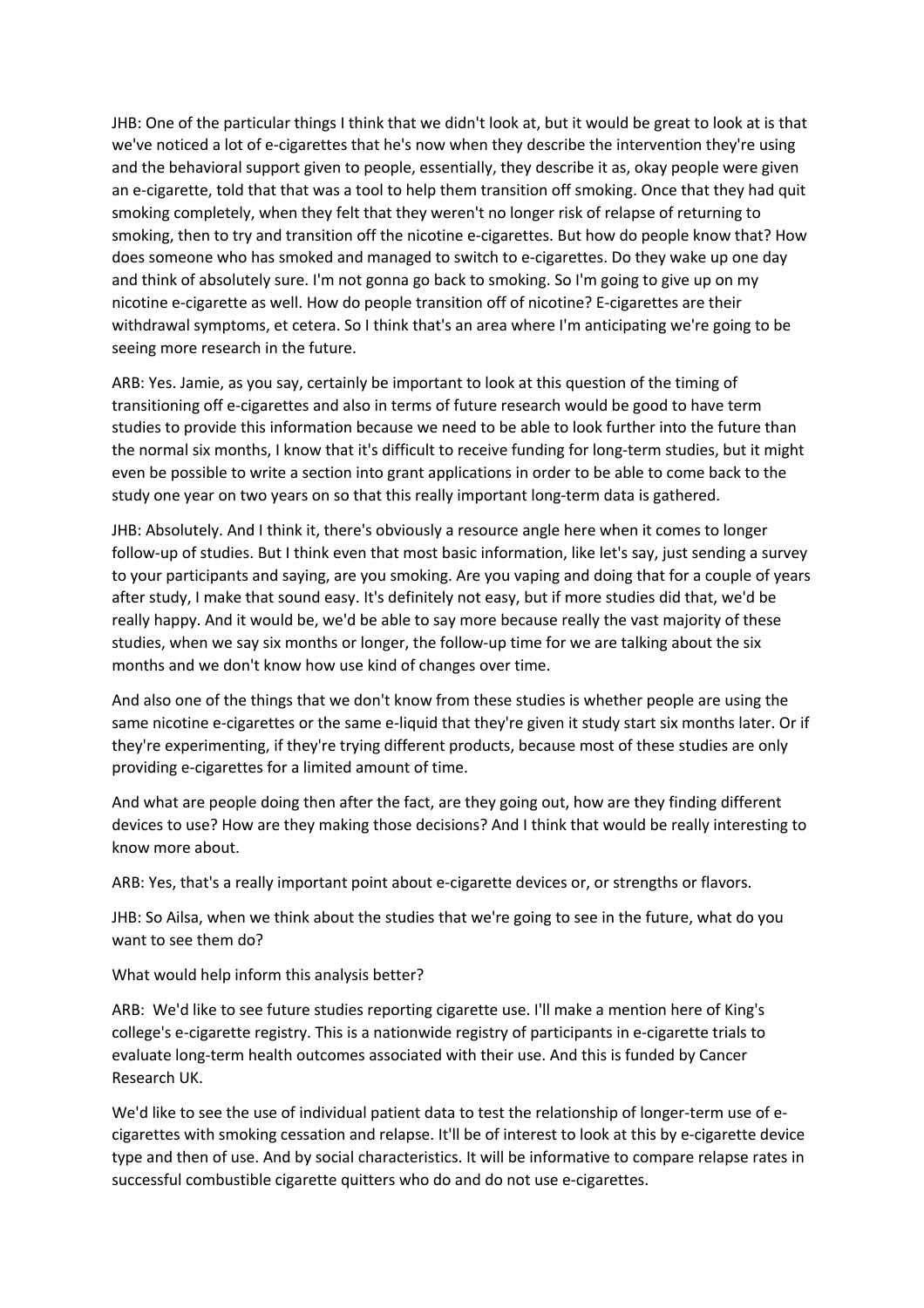We'd also like to encourage research into the harms caused by e-cigarettes. It is really important to have accurate information on this. As we have seen in our study that people may continue to use ecigarettes longer term.

And so Ailsa, could you just tell us what the conclusions are from this review.

ARB: Sure, in the studies included in this review, we found that just over half of people, given nicotine electronic cigarettes, that study start, we're still using e-cigarettes at six months or more.

And 70% of successful quitters were found to still be using e-cigarettes at six months or more. We recommend that future studies collect and report data on continued e-cigarette use for more than six months as it is really important to assess whether the use of e-cigarettes is transitional or persistent.

JHB: So, thank you, Ailsa, for anyone who wants to learn more about that research, we're hoping that it will be available in a published article at some point it will let you know when it is. Finally. I think Ailsa would just be nice for people to get to know a little bit more about you. So what's your background? What did you do before you came to work with me and Nicola on e-cigarettes and how have you found working in the e-cigarettes field.

## ARB: Thanks Jamie.

Well, I've always worked in health and science. I've worked in both policy and research in HIV. I've also worked in infectious diseases and vaccination policies for children. And my PhD was concerned with this work. More recently and very interestingly, my works turned to non-communicable health topics linked to for example, overweight and now smoking.

As you know, the health-related burden is very high and there's no easy solution such as a vaccine. For a number of years, I worked in parliament for the All-Party Parliamentary Group on HIV and AIDS before treatment was available. At that time, the emphasis was on education and behaviour change, for example, condom use. A very important part of this was harm reduction for example, the importance of needle exchange schemes to reduce transmission, not just of HIV, but for example, hepatitis B, among people using intravenous drugs.

The role of needle exchange schemes in terms of protecting people remains important today. I see this harm reduction theme with e-cigarettes. I'm interested in the potentially very important harm reduction role that e-cigarettes can play for people who currently smoke combustible cigarettes. I'm really interested in behaviour change and addiction, and working on this project is very much involved in both of these areas. I'm really pleased to be working on this fast, moving review with you, Jamie and Nicola, with the e-cigarette team in Oxford and our wider author team across the world. I'm very pleased to be working on a Cochrane review. I very much value this approach of bringing together the best available evidence.

So that policy is based on the most up-to-date evidence. Smoking is the leading cause of preventable illness across the world. And many people still relapsed to smoking. We need to find out what role ecigarettes can play in this.

JHB: So is there anything that has surprised you about working one-cigarettes .

ARB: Well, just the breadth of interest in different areas.

For example, the health implications wrote of flavours, youth uptake, longer-term use role in quitting smoking potential role in preventing uptake of combustible cigarettes, and that e-cigarettes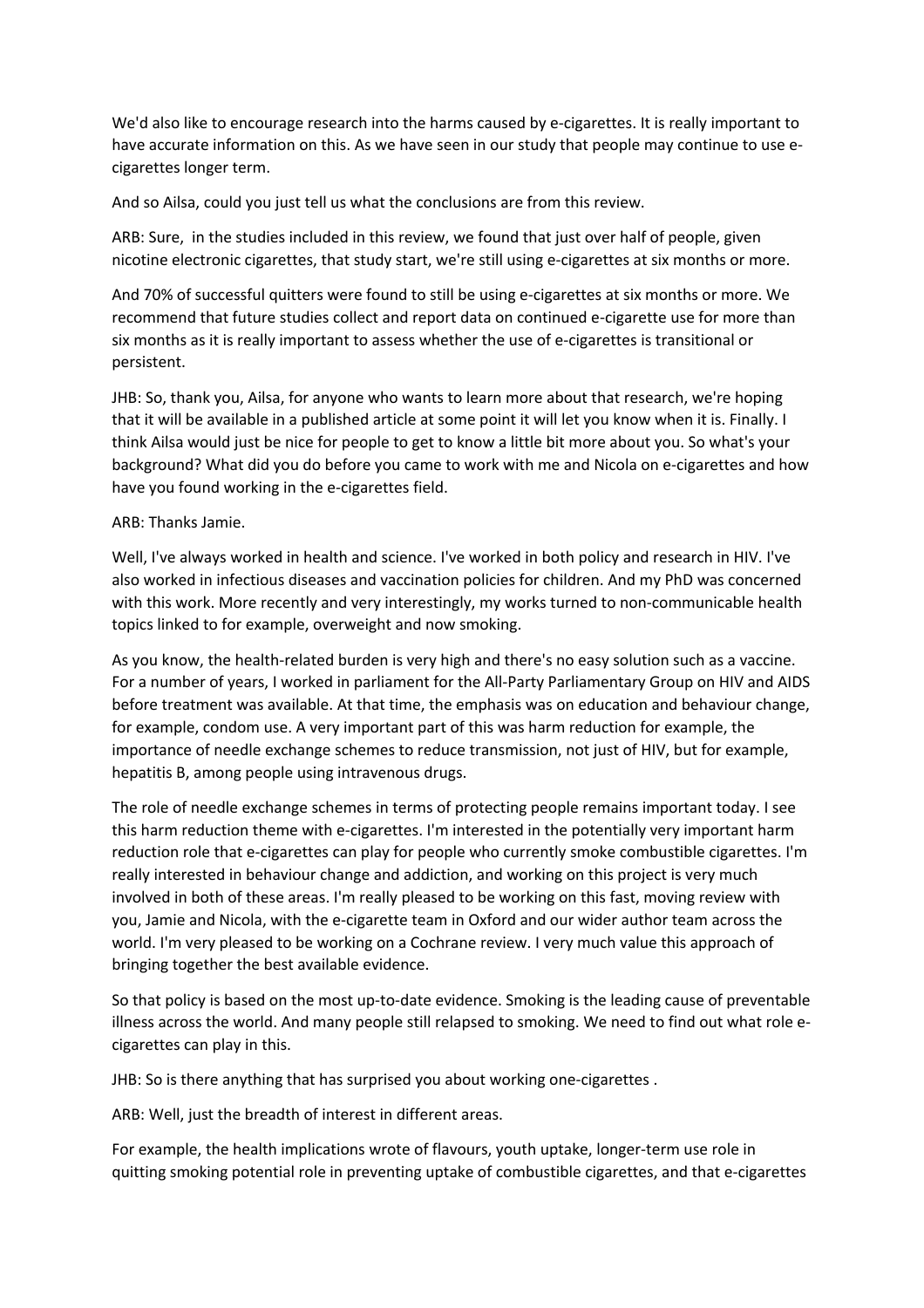may become a prescribed stop smoking treatment in the UK. I've been interested by the different approaches to e-cigarette policy around the world, for example in the UK e-cigarettes are looked on more as a stop smoking tool and there's regulation against advertising and nicotine levels, in the U S some restricted advertising is allowed, but they worry about youth. The approach in Australia is for e-cigarettes to only be available as a quitting tool on prescription.

I'm also interested that there's a lot of misinformation circulating about e-cigarettes for example, in the media, another reason to bring together and assess the best available evidence.

NL: So, Ailsa what we usually ask our guests on let's talk e-cigarettes is what are their kind of hopes and dreams for the future of the field, I suppose and if in an ideal world, if you could carry out any study what would that be?

ARB: I spend a lot of time looking at all the data and it'd be great to see longer-term studies for all of our outcomes, including the health related outcomes, trajectories of cessation, and longer-term use of e-cigarettes also to see studies that had a straightforward randomized control design rather than crossover design, as this makes comparison much more tricky. Information on the safety of ecigarettes will be important in terms of the health implications of longer-term e-cigarettes.

Having said that our data indicate that e-cigarettes are less harmful than combustible cigarettes. So transitioning to e-cigarettes from combustible cigarettes, even if e-cigarette use is longer term should be of health benefit to the individual. And as I mentioned earlier, I'm interested in youth use and am watching that space.

## JHB: So thank you, Ailsa.

NL: It's been really great working on this kind of slightly separate project. Hasn't it? Jamie, and kind of using the information that we already have in the e-cigarette review to look at something slightly different. And I suppose what I found really interesting about the fact that a lot of people were using e-cigarettes long-term links into a kind of age, old problem with treatment for stopping smoking.

So what we have seen a lot with traditional stop smoking medications, and one of the things that we really think affects how successful they are and helping people quit is that a lot of people aren't very good at adhering to that treatment, or basically using it, how they've been asked to do by a doctor.

For example, people don't necessarily, for example, use their nicotine patches every day, or if they've been given nicotine gum, they probably don't use it as much as they perhaps should do. And maybe one of the things that is driving the success of e-cigarettes is that people are more inclined to use it and more inclined to use it as much as they should to kind of abate their cigarette cravings. And maybe that's why then people are going on to use it in the long-term, just because it is something that they potentially enjoy using that they get something out of. Whereas they haven't had that with those traditional smoking therapies.

JHB: I think it's a really good point because, I mean, I think it's a problem with all sorts of medications, right.

And I suppose it's possibly a double-edged sword of e-cigarettes, right? If, if this is a mechanism by which they're more successful than traditional medicines, and it's because essentially they're more enjoyable to use, right? There are fewer barriers to their use that obviously that is great for people who smoke and are trying to quit and transitioned to e-cigarettes.

However, we haven't seen young people in great quantities going out and using nicotine patches or taking various kinds of prescription drugs that might help them quit smoking. Because recreationally,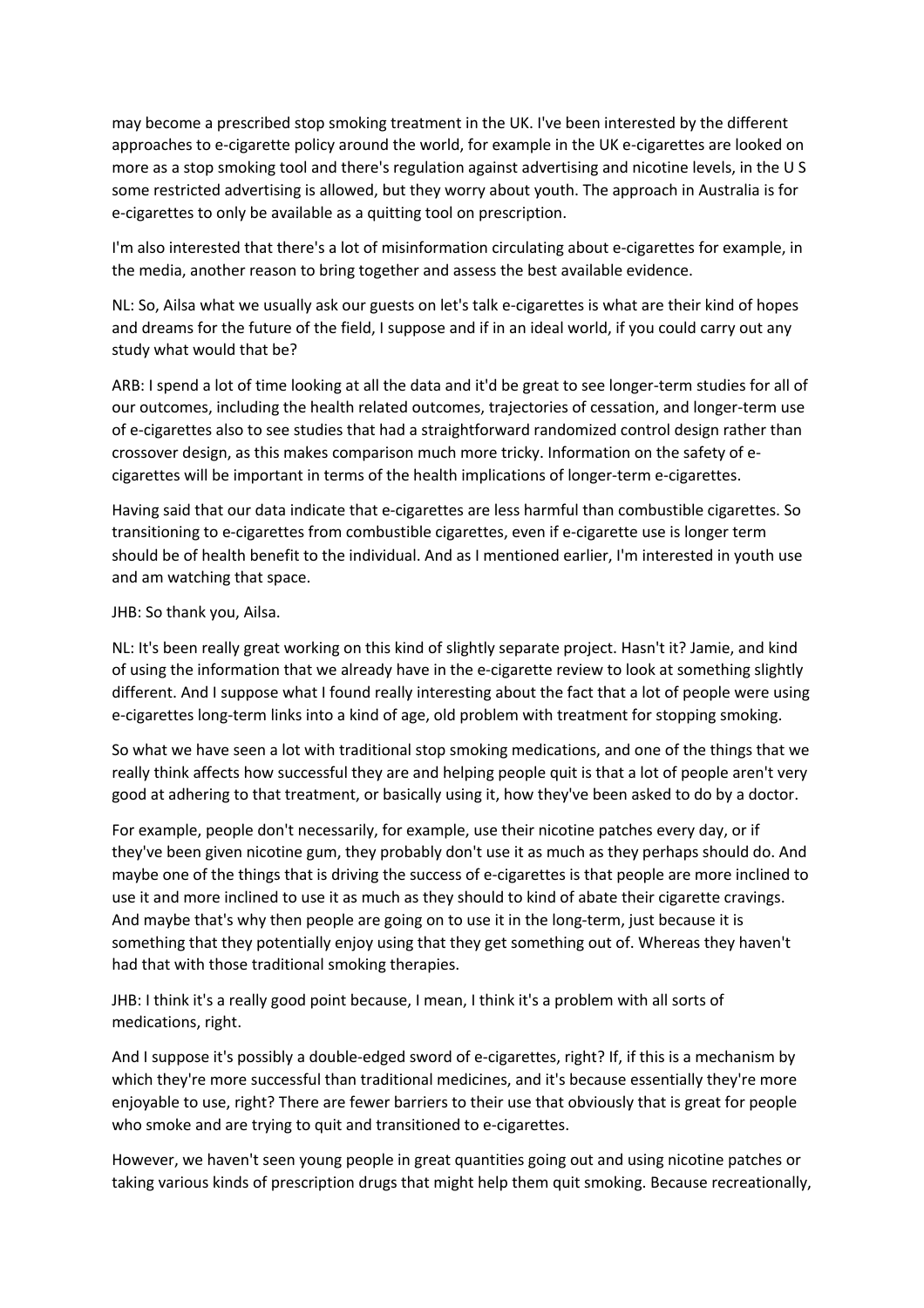quite frankly, those aren't that fun. And so we have now a product, which is maybe more enjoyable from a user perspective.

And I think that's where there's a lot of opportunity, but we also have to be sure that we're making kind of nuanced policy decisions to make sure that the benefits of these products are there for the people who stand most to benefit. But also that we're not kind of introducing them to a younger generation who might've never started smoking or using nicotine e-cigarettes had they not been as nice to use, essentially.

NL: Yeah. And I think following on from that, interestingly, we've been seeing, obviously in the searches, we do the literature that there are more and more studies coming out now looking at the success of interventions to help people stop vaping and something that'd be really interesting to see as how easy people do find it to stop vaping, because it could be that obviously people move on to vaping and that they find that as addictive as they find cigarettes, but it could be that people's addiction to e-cigarettes is nowhere near what it is to cigarettes.

And I guess we'll kind of get an indication of that in these studies that are looking at helping people to quit vaping. You know, either people will actually find it very easy and there might be light touch interventions that mean, you know, everyone can, can quit an e-cigarette or it could be that we find it's as difficult as cigarettes, or it could just be somewhere in the middle, but I guess that will be a really interesting next thing to find out

JHB: It'll be fascinating. And I think it'll be something where there's a lot of variation, not only for individuals. So we know some people find it much harder to quit smoking than others.

And that's due to various factors. Genetics being a major one, but it's also one of the really difficult things about e-cigarettes is I remember kind of early, under immediate interviews and people saying, are they as addictive as smoking. And basically even with the best research in the world, not being able to answer that question in any clear way, we didn't have the best research in the world at that time but even if we had all of our ideal studies, the reality is that even though we know nicotine, isn't the harmful ingredient in cigarettes, it is what's kind of driving and fueling that addiction. And one of the things about e-cigarettes is that they have such markedly different between device kind of nicotine profiles, not just in terms of the amount of nicotine that might be in the e-liquid, but actually possibly more importantly, the way that that nicotine is then kind of processed by your body. The various ways your brain responds to it. And so there'll always be differences and essentially the different nicotine profiles of these devices, which probably will feed into how addictive they are. And though it was thought kind of when cig-a-likes first came out and the firstgeneration devices, the kind of wisdom that was maybe not tested, but was often spoken about was they probably won't be as addictive because essentially they're just nowhere near as good at delivering nicotine as traditional cigarettes are, but now we're in this phase where essentially technology is evolving with one of the main purposes, really, to be getting better and better at delivering nicotine. So it'll be interesting to do that comparison and kind of addiction levels within different groups of the population between cigarettes and e-cigarettes, but also within nicotine ecigarettes looking at the ways in which all of these different factors might influence how addicted someone is and how difficult it might be to transition off vaping. If they come to a point where they wish to do so.

NL: So lots of work still to be done.

JHB: Thank goodness. Cause we certainly like e-cigarette research, right? Well, that's it from us this month. Thank you so much for listening. Thanks to Ailsa, for producing this podcast as always, and